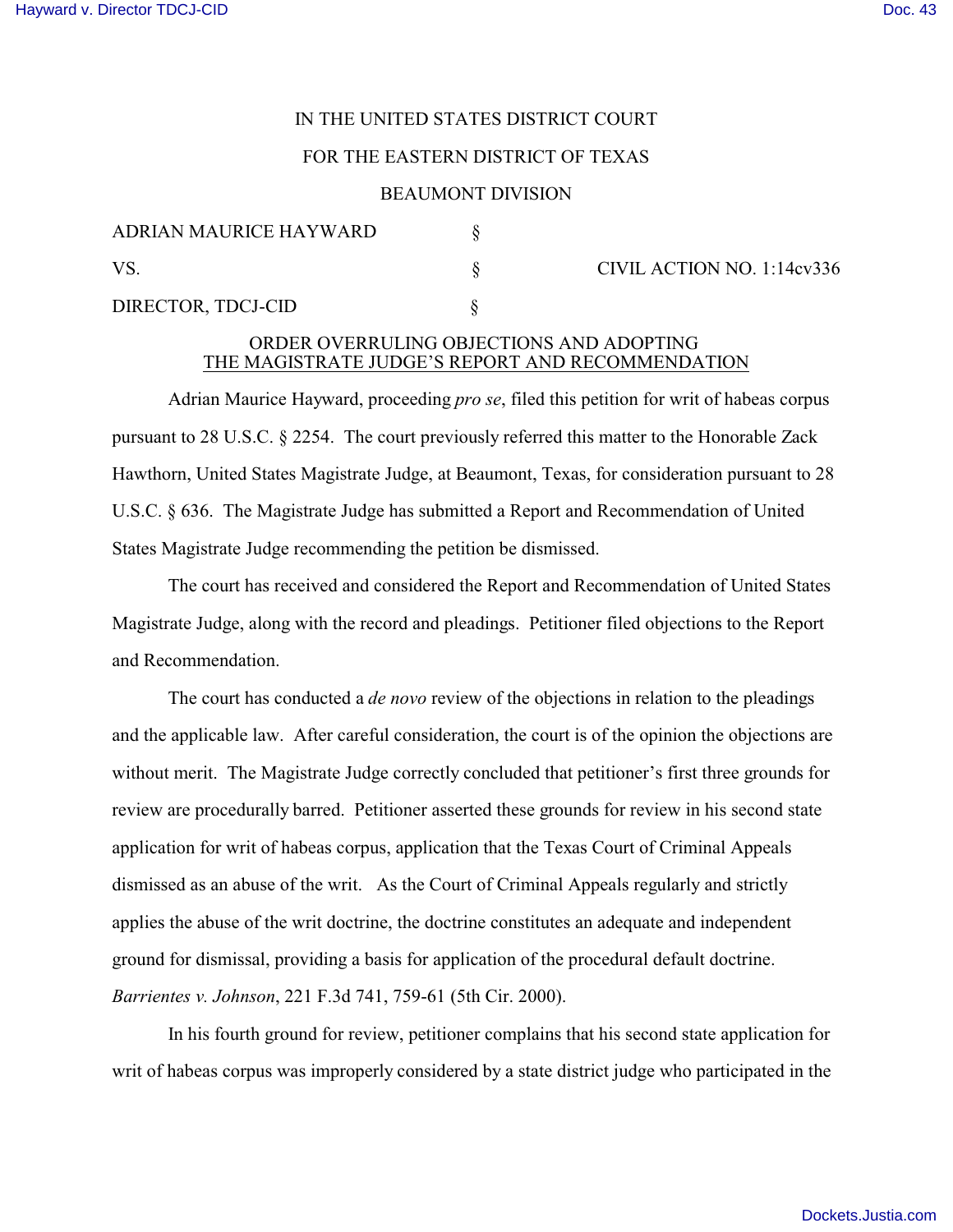prosecution of his case. However, it is "axiomatic that infirmities in state habeas proceedings do not constitute grounds for federal habeas relief." *Moore v. Dretke*, 369 F.3d 844, 856 (5th Cir. 2004) (*per curiam*) (internal quotation marks and citation omitted).<sup>1</sup>

# ORDER

Accordingly, petitioner's objections are **OVERRULED**. The findings of fact and conclusions of law of the Magistrate Judge are correct and the report of the Magistrate Judge is **ADOPTED** as the opinion of the court. A final judgment shall be entered in accordance with the recommendation of the Magistrate Judge.

In addition, the court is of the opinion petitioner is not entitled to a certificate of appealability concerning his petition. An appeal from a judgment denying federal habeas relief may not proceed unless a judge issues a certificate of appealability. *See* 28 U.S.C. § 2253. The standard for a certificate of appealability requires the petitioner to make a substantial showing of the denial of a federal constitutional right. *See Slack v. McDaniel*, 529 U.S. 473, 483-84; *Elizalde v. Dretke*, 362 F.3d 323, 328 (5th Cir. 2004). To make a substantial showing, the petitioner need not demonstrate that he would prevail on the merits. Rather, he must demonstrate that the issues are subject to debate among jurists of reason, that a court could resolve the issues in a different manner, or that the questions presented are worthy of encouragement to proceed further. *See Slack*, 529 U.S. at 483-84. Any doubt regarding whether to grant a certificate of appealability should be resolved in favor of the petitioner, and the severity of the penalty may be considered in making this determination. *See Miller v. Johnson*, 200 F.3d 274, 280-81 (5th Cir. 2000).

In this case, the petitioner has not shown that the issues raised by his petition are subject to debate among jurists of reason. The factual and legal issues raised by petitioner have been consistently resolved adversely to his position and the questions presented are not worthy of

<sup>&</sup>lt;sup>1</sup> After he filed his objections, petitioner filed an amended petition. The amended petition did not set forth additionally grounds for review. Instead, the amended petition presented additional arguments as to why the fourth ground for review is meritorious. However, after considering petitioner's additional arguments, the court remains of the opinion that his fourth ground for review does not provide petitioner with a basis for relief.